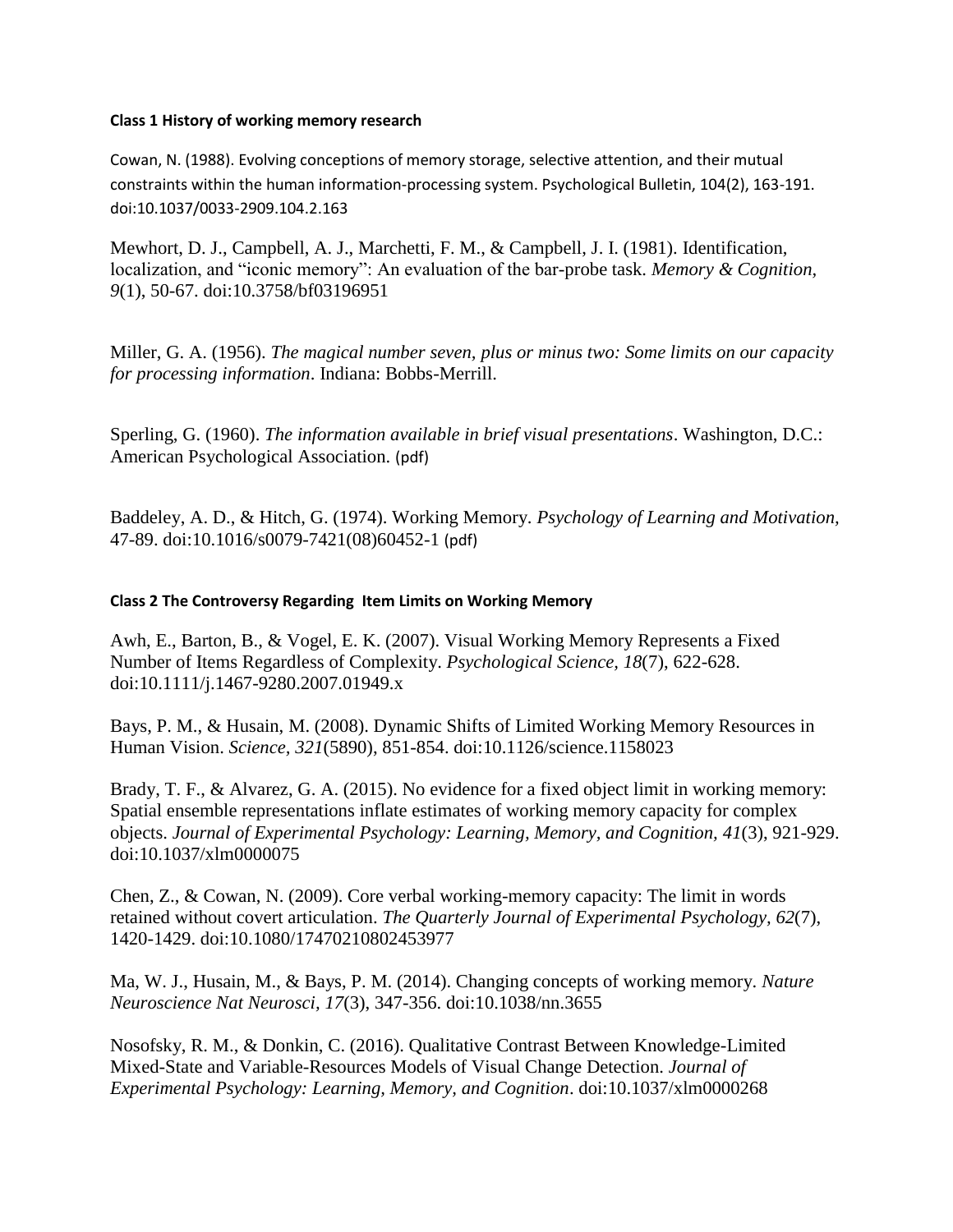Wolfe, J. M. (2012). Saved by a Log: How Do Humans Perform Hybrid Visual and Memory Search? *Psychological Science, 23*(7), 698-703. doi:10.1177/0956797612443968

Zhang, W., & Luck, S. J. (n.d.). Discrete Fixed-Resolution Representations in Visual Working Memory. *PsycEXTRA Dataset*. doi:10.1037/e527342012-120

Zhang, G., & Simon, H. A. (1985). STM capacity for Chinese words and idioms: Chunking and acoustical loop hypotheses. *Memory & Cognition, 13*(3), 193-201. doi:10.3758/bf03197681

Zhang, W., & Luck, S. J. (2011). The Number and Quality of Representations in Working Memory. *Psychological Science, 22*(11), 1434-1441. doi:10.1177/0956797611417006

# **Class 3 The controversy Regarding Attention Limits and Interference Across Sets**

Allen, R. J., Hitch, G. J., Mate, J., & Baddeley, A. D. (2012). Feature binding and attention in working memory: A resolution of previous contradictory findings. *The Quarterly Journal of Experimental Psychology, 65*(12), 2369-2383. doi:10.1080/17470218.2012.687384

Baddeley, A. (2000). The episodic buffer: A new component of working memory? *Trends in Cognitive Sciences, 4*(11), 417-423. doi:10.1016/s1364-6613(00)01538-2

Cocchini, G., Logie, R. H., Sala, S. D., Macpherson, S. E., & Baddeley, A. D. (2002). Concurrent performance of two memory tasks: Evidence for domain-specific working memory systems. *Memory & Cognition, 30*(7), 1086-1095. doi:10.3758/bf03194326

Cowan, N., Blume, C. L., & Saults, J. S. (2013). Attention to attributes and objects in working memory. *Journal of Experimental Psychology: Learning, Memory, and Cognition, 39*(3), 731- 747. doi:10.1037/a0029687

Cowan, N., Saults, J. S., & Blume, C. L. (2014). Central and peripheral components of working memory storage. *Journal of Experimental Psychology: General, 143*(5), 1806-1836. doi:10.1037/a0036814

Fougnie, D., Zughni, S., Godwin, D., & Marois, R. (2015). Working memory storage is intrinsically domain specific. *Journal of Experimental Psychology: General, 144*(1), 30-47. doi:10.1037/a0038211

Morey, C. C., & Bieler, M. (n.d.). Visual Short-Term Memory Always Requires General Attention. *PsycEXTRA Dataset*. doi:10.1037/e502412013-516

Morey, C. C., & Cowan, N. (2004). When visual and verbal memories compete: Evidence of cross-domain limits in working memory. *Psychonomic Bulletin & Review, 11*(2), 296-301. doi:10.3758/bf03196573

Tulving, E., & Patkau, J. E. (1962). Concurrent effects of contextual constraint and word frequency on immediate recall and learning of verbal material. *Canadian Journal of Psychology/Revue Canadienne De Psychologie, 16*(2), 83-95. doi:10.1037/h0083231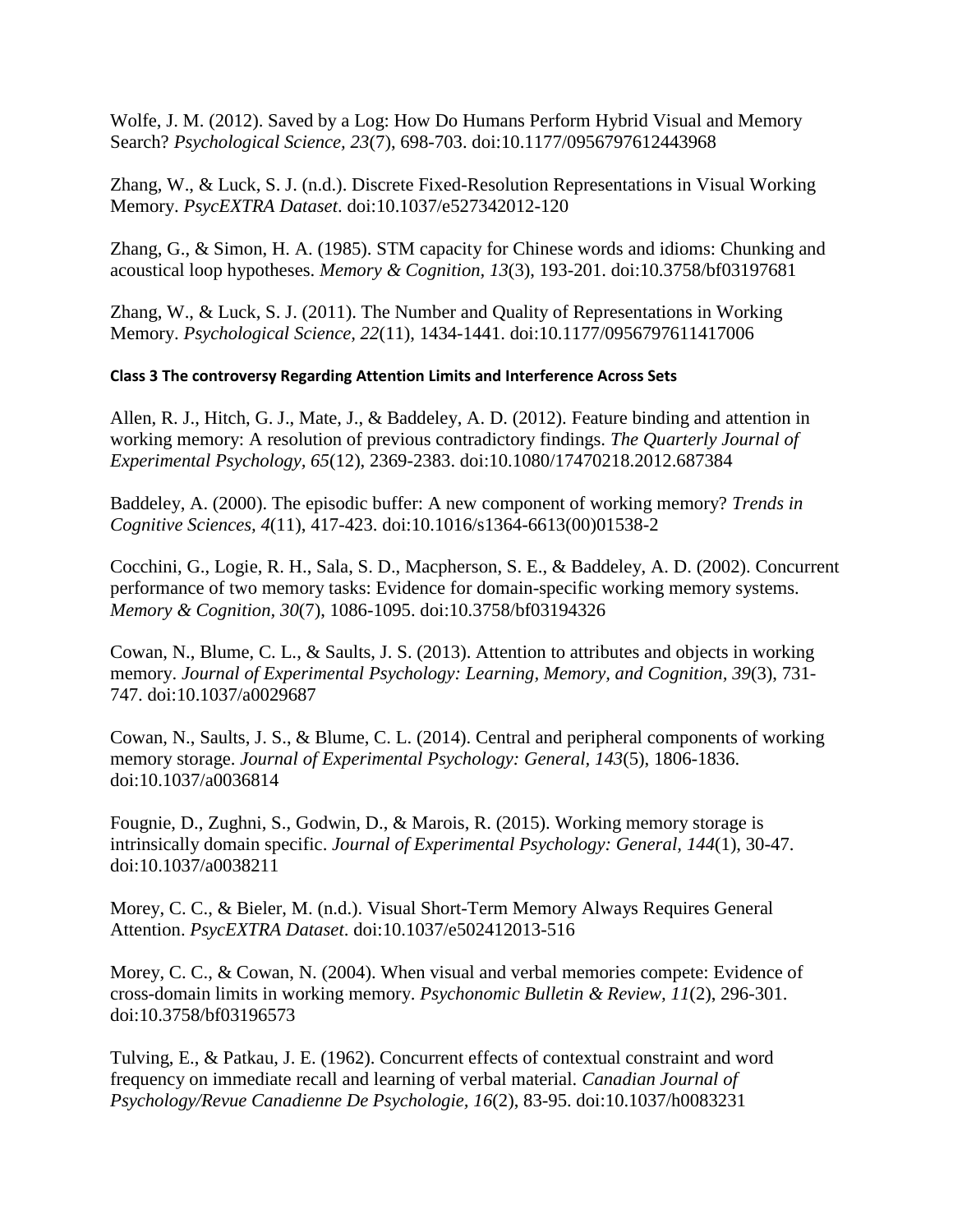### **Class 4 The Controversy Regarding Time Limits of Working Memory**

Barrouillet, P., Bernardin, S., & Camos, V. (2004). Time Constraints and Resource Sharing in Adults' Working Memory Spans. *Journal of Experimental Psychology: General, 133*(1), 83-100. doi:10.1037/0096-3445.133.1.83

Crowder, R. G. (1993). Short-term memory: Where do we stand? *Mem Cogn Memory & Cognition, 21*(2), 142-145. doi:10.3758/bf03202725 (pdf)

Davelaar, E. J., Goshen-Gottstein, Y., Ashkenazi, A., Haarmann, H. J., & Usher, M. (2005). The Demise of Short-Term Memory Revisited: Empirical and Computational Investigations of Recency Effects. *Psychological Review, 112*(1), 3-42. doi:10.1037/0033-295x.112.1.3

Keppel, G., & Underwood, B. J. (1962). Proactive inhibition in short-term retention of single items. *Journal of Verbal Learning and Verbal Behavior, 1*(3), 153-161. doi:10.1016/s0022- 5371(62)80023-1

Oberauer, K., & Lewandowsky, S. (2008). Forgetting in immediate serial recall: Decay, temporal distinctiveness, or interference? *Psychological Review, 115*(3), 544-576. doi:10.1037/0033- 295x.115.3.544

Peterson, L., & Peterson, M. J. (1959). Short-term retention of individual verbal items. *Journal of Experimental Psychology, 58*(3), 193-198. doi:10.1037/h0049234

Ricker, T. J., Spiegel, L. R., & Cowan, N. (2014). Time-based loss in visual short-term memory is from trace decay, not temporal distinctiveness. *Journal of Experimental Psychology: Learning, Memory, and Cognition, 40*(6), 1510-1523. doi:10.1037/xlm0000018

Waugh, N. C., & Norman, D. A. (1965). Primary memory. *Psychological Review, 72*(2), 89-104. doi:10.1037/h0021797

# **Class 5 Practical Applications on Working Memory**

Conway, A. R., Cowan, N., Bunting, M. F., Therriault, D. J., & Minkoff, S. R. (2002). A latent variable analysis of working memory capacity, short-term memory capacity, processing speed, and general fluid intelligence. *Intelligence, 30*(2), 163-183. doi:10.1016/s0160-2896(01)00096-4

Cowan, N. (2013). Working Memory Underpins Cognitive Development, Learning, and Education. *Educational Psychology Review Educ Psychol Rev, 26*(2), 197-223. doi:10.1007/s10648-013-9246-y

Cowan, N. (2016). Working Memory Maturation: Can We Get at the Essence of Cognitive Growth? *Perspectives on Psychological Science, 11*(2), 239-264. doi:10.1177/1745691615621279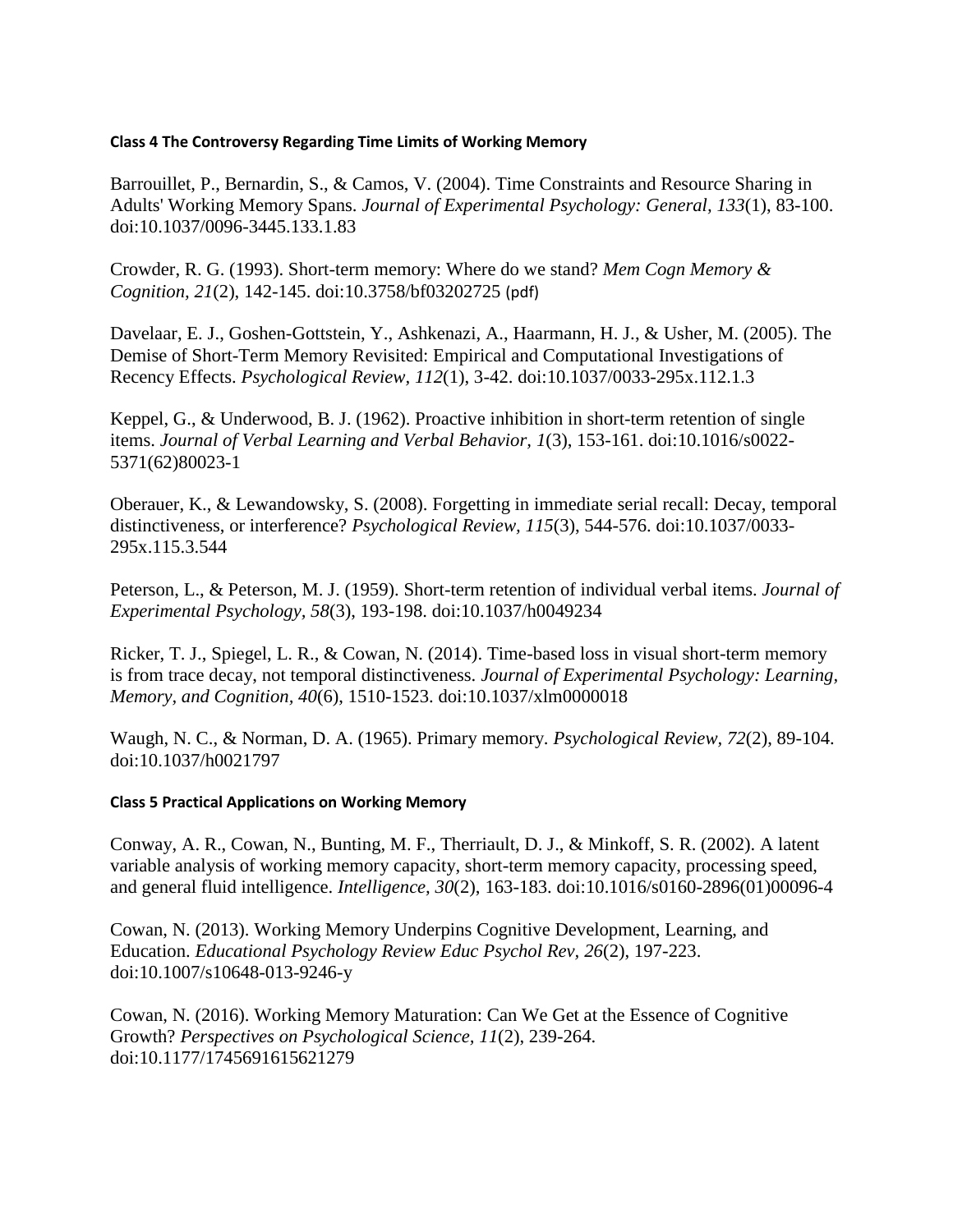Engle, R. W., Tuholski, S. W., Laughlin, J. E., & Conway, A. R. (1999). Working memory, short-term memory, and general fluid intelligence: A latent-variable approach. *Journal of Experimental Psychology: General, 128*(3), 309-331. doi:10.1037/0096-3445.128.3.309

Finley, J. R., Benjamin, A. S., & Mccarley, J. S. (2014). Metacognition of multitasking: How well do we predict the costs of divided attention? *Journal of Experimental Psychology: Applied, 20*(2), 158-165. doi:10.1037/xap0000010

Gaillard, V., Barrouillet, P., Jarrold, C., & Camos, V. (2011). Developmental differences in working memory: Where do they come from? *Journal of Experimental Child Psychology, 110*(3), 469-479. doi:10.1016/j.jecp.2011.05.004

Goldinger, S. D., Kleider, H. M., Azuma, T., & Beike, D. R. (2003). "Blaming The Victim" Under Memory Load. *Psychological Science, 14*(1), 81-85. doi:10.1111/1467-9280.01423

Hulme, C., & Tordoff, V. (1989). Working memory development: The effects of speech rate, word length, and acoustic similarity on serial recall. *Journal of Experimental Child Psychology, 47*(1), 72-87. doi:10.1016/0022-0965(89)90063-5

Kane, M. J., Hambrick, D. Z., Tuholski, S. W., Wilhelm, O., Payne, T. W., & Engle, R. W. (2004). The Generality of Working Memory Capacity: A Latent-Variable Approach to Verbal and Visuospatial Memory Span and Reasoning. *Journal of Experimental Psychology: General, 133*(2), 189-217. doi:10.1037/0096-3445.133.2.189

Mckown, C., & Strambler, M. J. (2009). Developmental Antecedents and Social and Academic Consequences of Stereotype-Consciousness in Middle Childhood. *Child Development, 80*(6), 1643-1659. doi:10.1111/j.1467-8624.2009.01359.x

Regner, I., Smeding, A., Gimmig, D., Thinus-Blanc, C., Monteil, J., & Huguet, P. (2010). Individual Differences in Working Memory Moderate Stereotype-Threat Effects. *Psychological Science, 21*(11), 1646-1648. doi:10.1177/0956797610386619

Sanbonmatsu, D. M., Strayer, D. L., Medeiros-Ward, N., & Watson, J. M. (2013). Who Multi-Tasks and Why? Multi-Tasking Ability, Perceived Multi-Tasking Ability, Impulsivity, and Sensation Seeking. *PLoS ONE, 8*(1). doi:10.1371/journal.pone.0054402

# **General readings:**

Cowan, N. (2010). The Magical Mystery Four: How Is Working Memory Capacity Limited, and Why? *Current Directions in Psychological Science, 19*(1), 51-57. doi:10.1177/0963721409359277

Cowan, N., Li, D., Moffitt, A., Becker, T. M., Martin, E. A., Saults, J. S., & Christ, S. E. (2011). A Neural Region of Abstract Working Memory. *Journal of Cognitive Neuroscience, 23*(10), 2852-2863. doi:10.1162/jocn.2011.21625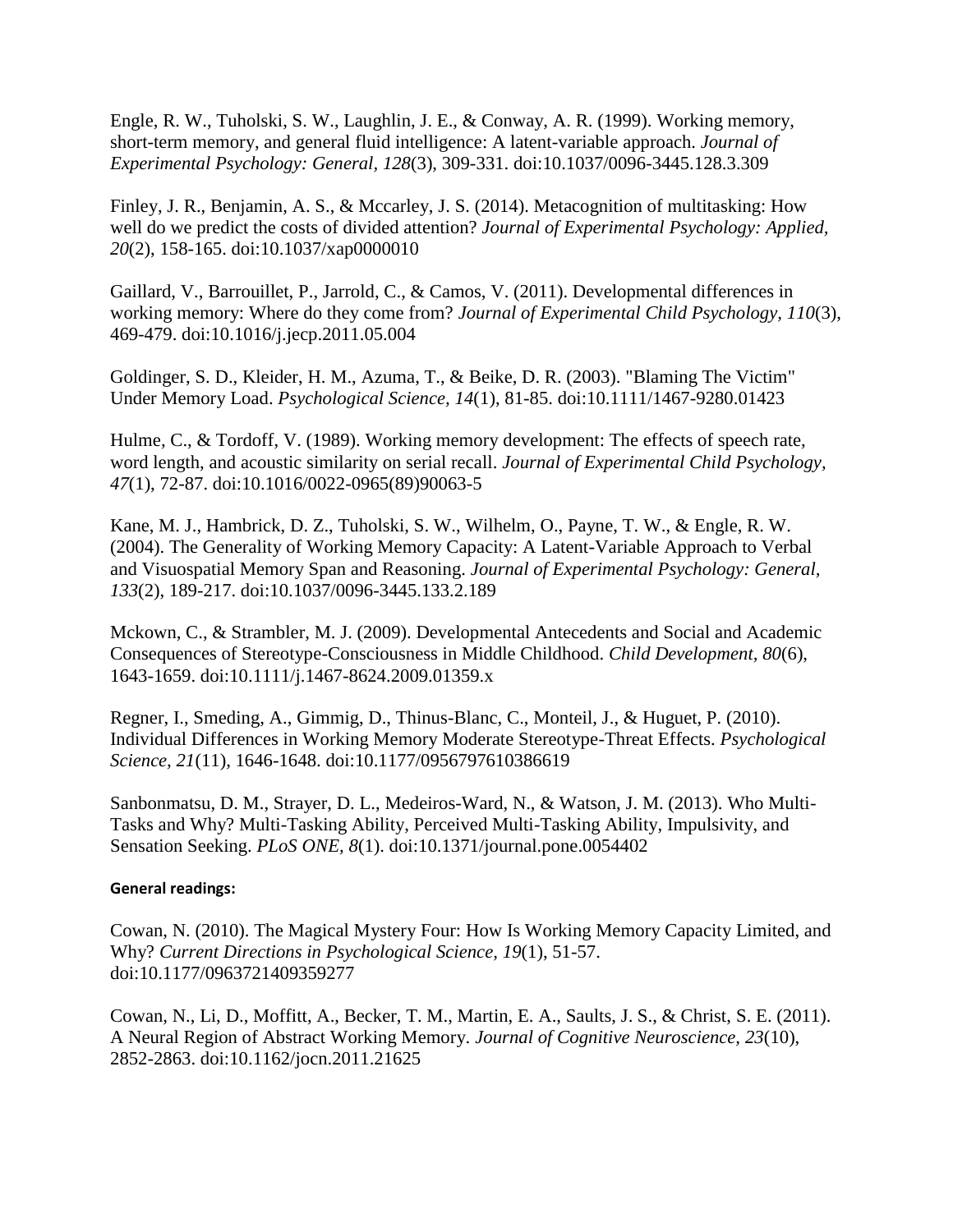Kane, M. J., & Engle, R. W. (2002). The role of prefrontal cortex in working-memory capacity, executive attention, and general fluid intelligence: An individual-differences perspective. *Psychonomic Bulletin & Review, 9*(4), 637-671. doi:10.3758/bf03196323

Kharitonova, M., Winter, W., & Sheridan, M. A. (2015). As Working Memory Grows: A Developmental Account of Neural Bases of Working Memory Capacity in 5- to 8-Year Old Children and Adults. *Journal of Cognitive Neuroscience, 27*(9), 1775- 1788.doi:10.1162/jocn\_a\_00824

Lewis-Peacock, J. A., Drysdale, A. T., Oberauer, K., & Postle, B. R. (2012). Neural Evidence for a Distinction between Short-term Memory and the Focus of Attention. *Journal of Cognitive Neuroscience, 24*(1), 61-79. doi:10.1162/jocn\_a\_00140

Lisman, J., & Idiart, M. (1995). Storage of 7 /- 2 short-term memories in oscillatory subcycles. *Science, 267*(5203), 1512-1515. doi:10.1126/science.7878473

Lisman, J., & Jensen, O. (2013). The Theta-Gamma Neural Code. *Neuron, 77*(6), 1002-1016. doi:10.1016/j.neuron.2013.03.007

Luck, S. J., & Vogel, E. K. (1997). *Nature, 390*(6657), 279-281. doi:10.1038/36846

Majerus, S., Cowan, N., Péters, F., Calster, L. V., Phillips, C., & Schrouff, J. (2014). Cross-Modal Decoding of Neural Patterns Associated with Working Memory: Evidence for Attention-Based Accounts of Working Memory. *Cereb. Cortex Cerebral Cortex, 26*(1), 166-179. doi:10.1093/cercor/bhu189

May, C. P., Hasher, L., & Foong, N. (2005). Implicit Memory, Age, and Time of Day. *Psychological Science, 16*(2), 96-100. doi:10.1111/j.0956-7976.2005.00788.x

Palva, J. M., Monto, S., Kulashekhar, S., & Palva, S. (2010). Neuronal synchrony reveals working memory networks and predicts individual memory capacity. *Proceedings of the National Academy of Sciences, 107*(16), 7580-7585. doi:10.1073/pnas.0913113107

Peterson, D. J., & Naveh-Benjamin, M. (2016). The Role of Aging in Intra-Item and Item-Context Binding Processes in Visual Working Memory. *Journal of Experimental Psychology: Learning, Memory, and Cognition*. doi:10.1037/xlm0000275

Todd, J. J., & Marois, R. (2004). Capacity limit of visual short-term memory in human posterior parietal cortex. *Nature, 428*(6984), 751-754. doi:10.1038/nature02466

Todd, J. J., Han, S. W., Harrison, S., & Marois, R. (2011). The neural correlates of visual working memory encoding: A time-resolved fMRI study. *Neuropsychologia, 49*(6), 1527-1536. doi:10.1016/j.neuropsychologia.2011.01.040

Todd, J. J., & Marois, R. (2010). Posterior parietal cortex activity predicts individual differences in visual short-term memory capacity. *Journal of Vision, 5*(8), 608-608. doi:10.1167/5.8.608